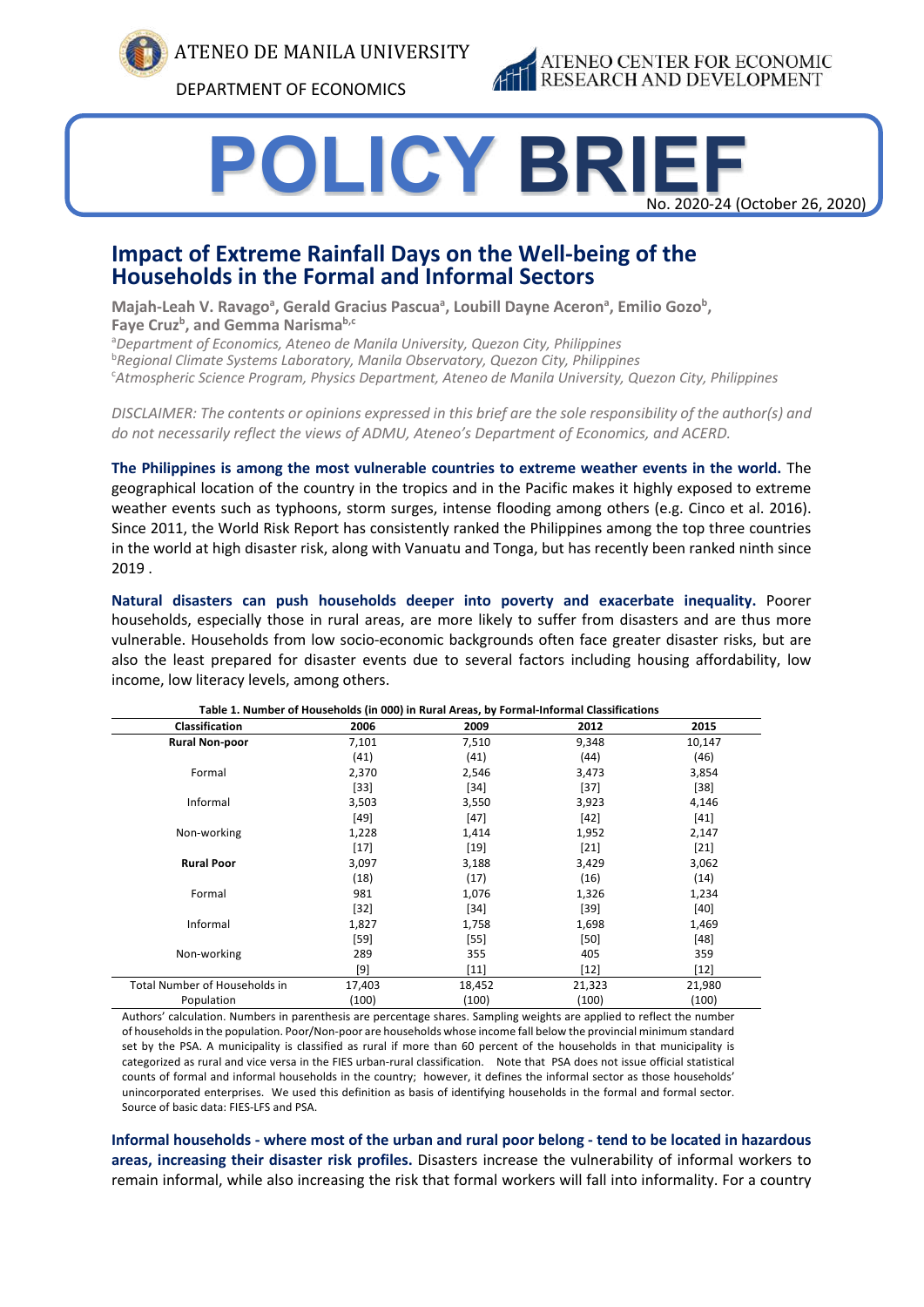such as the Philippines, which has a large informal sector, the adverse effects of extreme weather events are not negligible, and potentially irreversible in this sector of the economy.

**Informality in the country has decreased but has remained a largely rural phenomenon.** From 2006 to 2015, rural poor households comprised about 16 percent of the total number of households. Of these, the proportion of informal households is larger compared with the formal households living in the same area although the proportion went down from 59 percent in 2006 to 48 percent in 2015 (Table 1)



We defined **extreme rainfall day** as a day with rainfall exceeding the 95th percentile over the 1998-2018 period in each year per location. Municipalities where the households live are categorized under "extreme" if the annual number of extreme rainfall days during the preceding year of the survey exceeds the 75th percentile of the annual number of extreme rainfall days across the 1998-2018 period. We utilized satellite-derived daily rainfall from the Tropical Rainfall Measuring Mission (TRMM) Multi-satellite Precipitation Analysis (3B42) dataset (Huffman et al., 2007) for the years from 1998 to 2018. Figure 1 shows areas with extreme rainfall days.

Table 2 presents the disaggregation of per capita income into agriculture and nonagriculture and per capita expenditure into food, non-food, health, and education averaged over 2006-2015. **Real incomes and expenditures of informal households are significantly lower relative to formal households living in the same area.**

|                          | <b>Normal</b> |                 |                   | <b>Extreme</b> |        |                 |                   |         |
|--------------------------|---------------|-----------------|-------------------|----------------|--------|-----------------|-------------------|---------|
|                          | Formal        | <b>Informal</b> | <b>Difference</b> | P-value        | Formal | <b>Informal</b> | <b>Difference</b> | P-value |
|                          | (a)           | (b)             | (b-a)             | (d)            | (e)    | (f)             | (f-e)             | (h)     |
| Total Income             | 32,827        | 28,176          | 4,651             | 0.00           | 28,804 | 25,166          | 3,637             | 0.03    |
| Agricultural             | 3,069         | 6,773           | $-3,704$          | 0.00           | 3,743  | 7,198           | $-3,455$          | 0.00    |
| Non-agricultural         | 29,759        | 21,403          | 8,355             | 0.00           | 25,061 | 17.969          | 7,093             | 0.00    |
| <b>Total Expenditure</b> | 27,118        | 22,528          | 4,589             | 0.00           | 23.894 | 20,246          | 3,648             | 0.01    |
| Food                     | 10,049        | 8,590           | 1,458             | 0.00           | 8,816  | 8,001           | 814               | 0.03    |
| Non-food                 | 14,228        | 11,531          | 2,697             | 0.00           | 11,474 | 9,413           | 2,061             | 0.01    |
| Health                   | 10,049        | 8,590           | 1,458             | 0.00           | 8,816  | 8,001           | 814               | 0.03    |
| Education                | 904           | 774             | 130               | 0.08           | 867    | 711             | 155               | 0.13    |

Authors' calculations. Figures are real household incomes and expenditures computed using 2000 prices. The reported P-value is from the t-test between populations means using FIES-LFS data averaged over 2006-2015 period. Sources of basic data: FIES-LFS 2006 to 2015, PSA.

**METHOD OF ANALYSIS:** We estimate a general model of household income, production, earnings, and expenditure with households' characteristics in the presence of a weather shock, i.e., extreme rainfall days. To assess and differentiate the impact of extreme rainfall days on the welfare of the formal and informal sectors, we first address the selectivity associated with the households being in the formal and informal sectors. Household faces a choice between the Formal and Informal sector. The difference in the net benefits determines the sector of choice. To address this endogeneity bias, we estimate a switching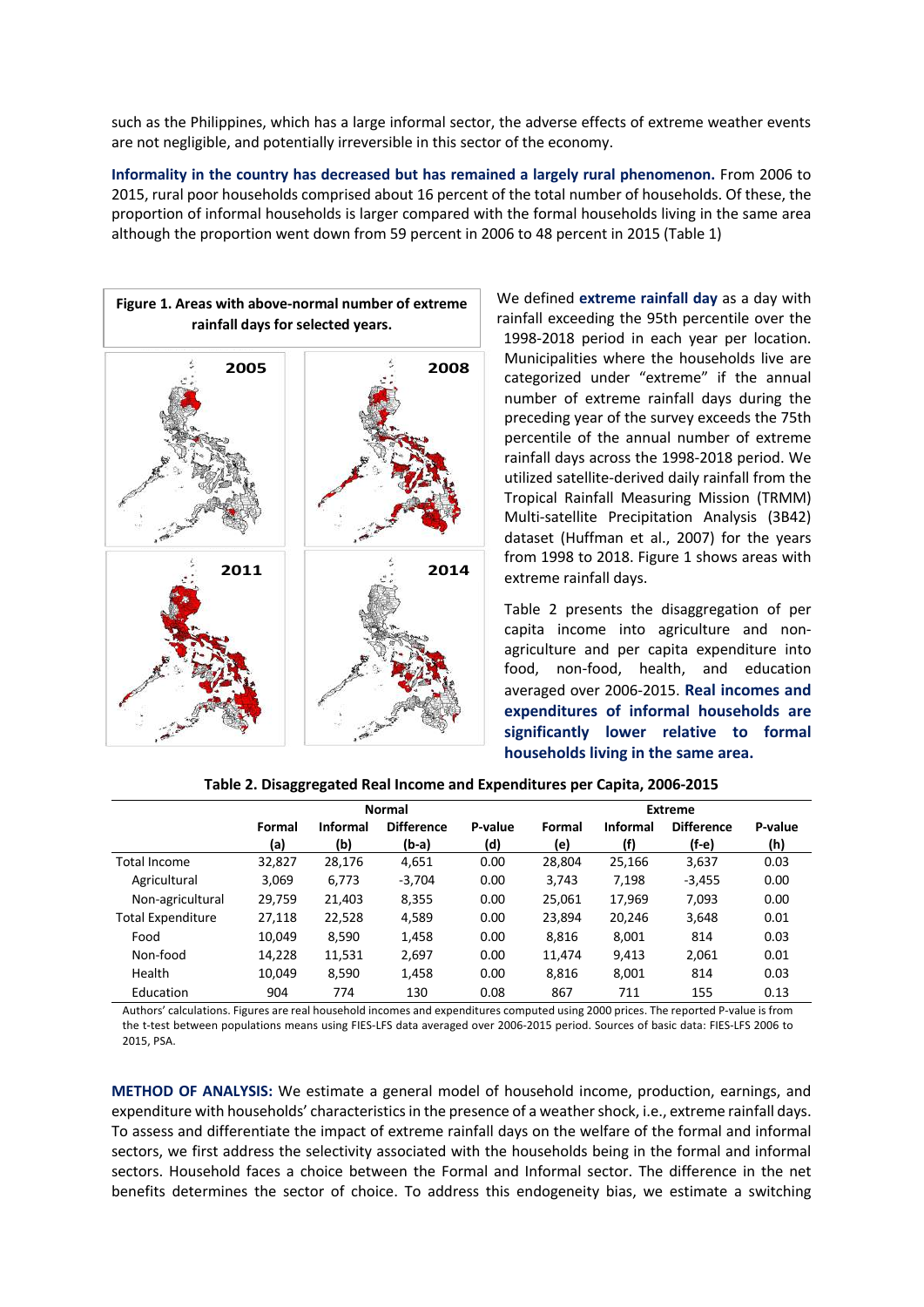regression model by using maximum likelihood methods (Lee & Trost, 1978) and implemented using Stata's "movestay" command (Lokshin and Sajaia, 2008). We test the hypothesis that extreme rainfall days depress profits and earnings of households and therefore lower their income and consumption.

**RESULT 1. Household's characteristics influence the choice of being in either the informal or formal sector.** Poverty status and the urban-rural classification of municipality where the households live significantly affect the likelihood that households will be in the informal sector. Using both income and expenditure as welfare indicators, being poor significantly increases the likelihood of being in the informal sector. Living in a largely urban municipality, on the other hand, decreases the likelihood of households being in the informal sector.

#### **RESULT 2: Household's welfare is adversely affected by extreme rainfall days regardless of which sector they belong, but the negative impact is bigger for the formal than the informal sector**.

Higher number of extreme rainfall days experienced by one year ago significantly lowers household expenditures in the formal and informal sectors by 16.2 and 10.6 percent, respectively. When income is used as welfare indicator, the negative impact is slightly bigger at 17.2 percent for formal and 11.9 percent for the informal households.



Income and expenditure effects of extreme rainfall

**RESULT 3:** The results also show that households, regardless of which sector they belong to, are still reeling from the negative effects of experiencing an extreme rainfall from three years ago (Figure 2). Thus, there is a potential for households in both sectors to slide into poverty when they are affected by extreme weather events. Households in the formal sector have larger incomes and have more to lose than the households in the informal sector. **However, the adverse impact to the informal households may be irreversible given** 

**their weak capability to recover and their limited ability to smooth out consumption even during days with normal rainfall.**

In Figure 2, the dotted and solid line pertain to formal and informal sectors, respectively. The dotted line is more negative than the solid line. The slope of the lines can be interpreted as the speed of recovery. **The slope of the dotted line is steeper implying that the formal sector recovers faster than the informal sector.**



Figure 2. Lag distribution of the extreme rainfall days variable (expenditure as the welfare indicator).